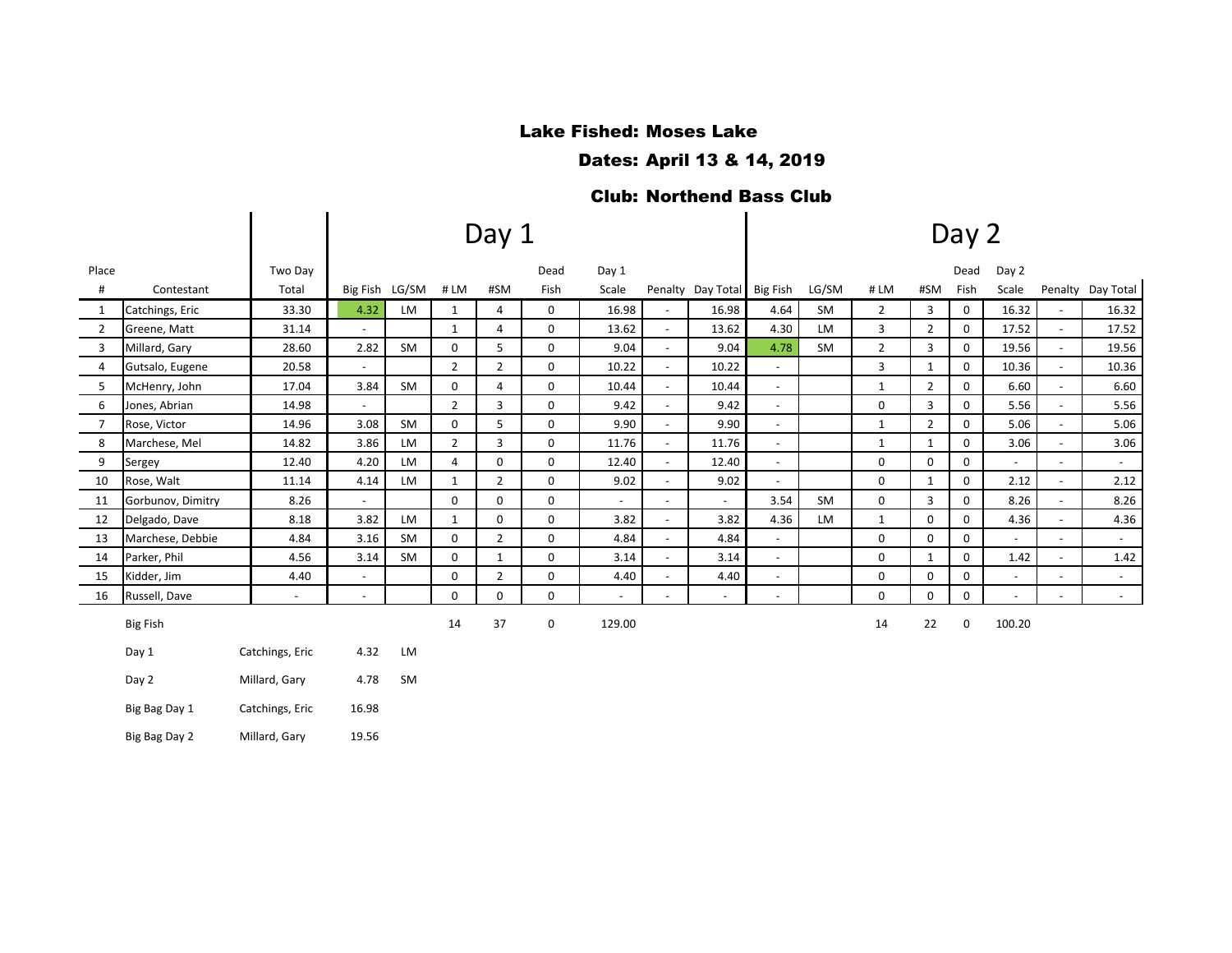# Lake Fished: Lake WA

Dates: May 4 & 5, 2019

#### Club: Northend Bass Club

|                |                   |                          |                          |           |                | Day 1          |              |                          |                          | Day 2                    |                          |           |                |                |              |                |                          |                     |  |
|----------------|-------------------|--------------------------|--------------------------|-----------|----------------|----------------|--------------|--------------------------|--------------------------|--------------------------|--------------------------|-----------|----------------|----------------|--------------|----------------|--------------------------|---------------------|--|
| Place          |                   | Two Day                  |                          |           |                |                | Dead         | Day 1                    |                          |                          |                          |           |                |                | Dead         | Day 2          |                          |                     |  |
| $\#$           | Contestant        | Total                    | Big Fish LG/SM           |           | #LM            | #SM            | Fish         | Scale                    | Penalty                  | Day Total                | Big Fish                 | LG/SM     | #LM            | #SM            | Fish         | Scale          |                          | Penalty Day Total   |  |
| 1              | Parker, Phil      | 26.06                    | 4.38                     | SM        | 0              | 5              | 0            | 15.44                    |                          | 15.44                    | 3.50                     | SM        | 0              | 5              | 0            | 10.62          |                          | 10.62               |  |
| 2              | Marchese, Mel     | 23.82                    | 4.28                     | SM        | 2              | 3              | $\mathbf{1}$ | 15.06                    | 0.25                     | 14.81                    | 3.94                     | SM        | $\overline{2}$ | $\overline{2}$ | $\mathbf{1}$ | 9.26           | 0.25                     | 9.01                |  |
| 3              | Ward, Bonnie      | 23.70                    | 3.34                     | SM        | 2              | 3              | 0            | 12.28                    | $\sim$                   | 12.28                    | 3.84                     | <b>LM</b> | $\mathbf{1}$   | 4              | 0            | 11.42          | $\sim$                   | 11.42               |  |
| 4              | Rose, Victor      | 22.28                    | 4.48                     | <b>SM</b> | $\mathbf{1}$   | $\overline{4}$ | 0            | 14.00                    | $\sim$                   | 14.00                    | $\overline{a}$           |           | 0              | 5              | 0            | 8.28           | $\overline{a}$           | 8.28                |  |
| 5              | McHenry, John     | 20.46                    | $\blacksquare$           |           | $\mathbf 0$    | 5              | 0            | 9.18                     | $\sim$                   | 9.18                     | 2.88                     | <b>SM</b> | $\mathbf{1}$   | 4              | 0            | 11.28          | $\omega$                 | 11.28               |  |
| 6              | Elvsaas, Ken      | 18.60                    | $\omega$                 |           | $\mathbf 0$    | 5              | 0            | 8.66                     | $\sim$                   | 8.66                     | 3.46                     | <b>SM</b> | 0              | 4              | 0            | 9.94           | $\overline{a}$           | 9.94                |  |
| $\overline{7}$ | Millard, Gary     | 16.72                    | 3.90                     | <b>SM</b> | 0              | 5              | 0            | 14.50                    | $\overline{\phantom{a}}$ | 14.50                    | $\overline{\phantom{a}}$ |           | 0              | $\overline{2}$ | 0            | 2.22           | $\overline{\phantom{a}}$ | 2.22                |  |
| 8              | Lukjanowicz, Mike | 8.74                     | 2.60                     | <b>SM</b> | $\mathbf 0$    | $\overline{4}$ | 0            | 6.52                     | $\sim$                   | 6.52                     | $\omega$                 | SM        | 0              | $\mathbf{1}$   | $\mathbf 0$  | 2.22           | $\overline{\phantom{a}}$ | 2.22                |  |
| 9              | Cox, Charlie      | 8.28                     | 3.56                     | <b>SM</b> | $\mathbf 0$    | 3              | 0            | 7.06                     | $\overline{\phantom{a}}$ | 7.06                     | $\overline{\phantom{a}}$ |           | 0              | $\mathbf{1}$   | 0            | 1.22           | $\overline{\phantom{a}}$ | 1.22                |  |
| 10             | Marchese, Debbie  | 7.68                     | $\blacksquare$           |           | $\mathbf{1}$   | $\overline{2}$ | 0            | 7.68                     | $\overline{\phantom{a}}$ | 7.68                     | $\blacksquare$           |           | 0              | 0              | 0            | $\blacksquare$ | $\blacksquare$           | $\sim$              |  |
| 11             | Kidder, Jim       | 7.42                     | 3.44                     | LM        | 1              | 1              | 0            | 5.24                     | $\overline{\phantom{a}}$ | 5.24                     | $\overline{\phantom{a}}$ |           | 0              | $\mathbf{1}$   | 0            | 2.18           |                          | 2.18                |  |
| 12             | Ward, Doug        | 5.24                     | $\blacksquare$           |           | $\mathbf 0$    | $\mathbf 0$    | 0            |                          | $\overline{\phantom{a}}$ | $\overline{\phantom{a}}$ | ÷,                       |           | 0              | $\overline{4}$ | 0            | 5.24           |                          | 5.24                |  |
| 13             | Elvsaas, Mary     | 4.64                     | $\blacksquare$           |           | $\mathbf 0$    | 4              | 0            | 4.64                     | $\overline{\phantom{a}}$ | 4.64                     | $\overline{\phantom{a}}$ |           | 0              | $\mathbf 0$    | 0            | $\blacksquare$ | $\overline{\phantom{a}}$ | $\sim$              |  |
| 14             | Bitzer, Rich      | 4.00                     | $\omega$                 |           | $\mathbf 0$    | $\overline{2}$ | 0            | 4.00                     | $\sim$                   | 4.00                     | $\overline{a}$           |           | $\mathbf 0$    | $\mathbf 0$    | 0            | $\blacksquare$ |                          | $\omega_{\rm c}$    |  |
| 15             | Rose, Walt        | 1.28                     | $\overline{\phantom{a}}$ | SM        | 0              | 1              | 0            | 1.28                     | $\overline{\phantom{a}}$ | 1.28                     | $\overline{\phantom{a}}$ |           | 0              | 0              | 0            | $\blacksquare$ | $\overline{\phantom{a}}$ | $\sim$              |  |
| 16             | Bitzer, Jeff      | $\overline{\phantom{a}}$ | $\omega$                 |           | $\mathbf 0$    | $\mathbf 0$    | 0            | $\overline{\phantom{a}}$ |                          | $\overline{\phantom{a}}$ | ÷,                       |           | $\mathbf 0$    | $\mathbf 0$    | 0            | $\blacksquare$ | $\overline{a}$           | $\sim$              |  |
| 17             | Endicott, Jim     | $\blacksquare$           | $\blacksquare$           |           | $\mathbf 0$    | $\mathbf 0$    | 0            | $\overline{\phantom{a}}$ |                          | $\overline{\phantom{a}}$ | $\overline{\phantom{a}}$ |           | 0              | 0              | 0            | $\sim$         |                          | $\sim$              |  |
| 18             | Russell, Dave     | $\overline{\phantom{a}}$ | $\overline{\phantom{a}}$ |           | $\mathbf 0$    | $\Omega$       | 0            |                          |                          | $\overline{\phantom{a}}$ | ÷,                       |           | $\mathbf 0$    | $\mathbf 0$    | 0            | $\overline{a}$ | $\overline{a}$           | $\omega_{\rm{eff}}$ |  |
|                | <b>Big Fish</b>   |                          |                          |           | $\overline{7}$ | 47             | $\mathbf{1}$ | 125.54                   |                          |                          |                          |           | 4              | 33             | 1            | 73.88          |                          |                     |  |
|                | Day 1             | Rose, Victor             | 4.48                     | SM        |                |                |              |                          |                          |                          |                          |           |                |                |              |                |                          |                     |  |
|                | Day 2             | Marchese, Mel            | 3.94                     | <b>SM</b> |                |                |              |                          |                          |                          |                          |           |                |                |              |                |                          |                     |  |
|                | Big Bag Day 1     | Parker, Phil             | 15.44                    |           |                |                |              |                          |                          |                          |                          |           |                |                |              |                |                          |                     |  |
|                | Big Bag Day 2     | Ward, Bonnie             | 11.42                    |           |                |                |              |                          |                          |                          |                          |           |                |                |              |                |                          |                     |  |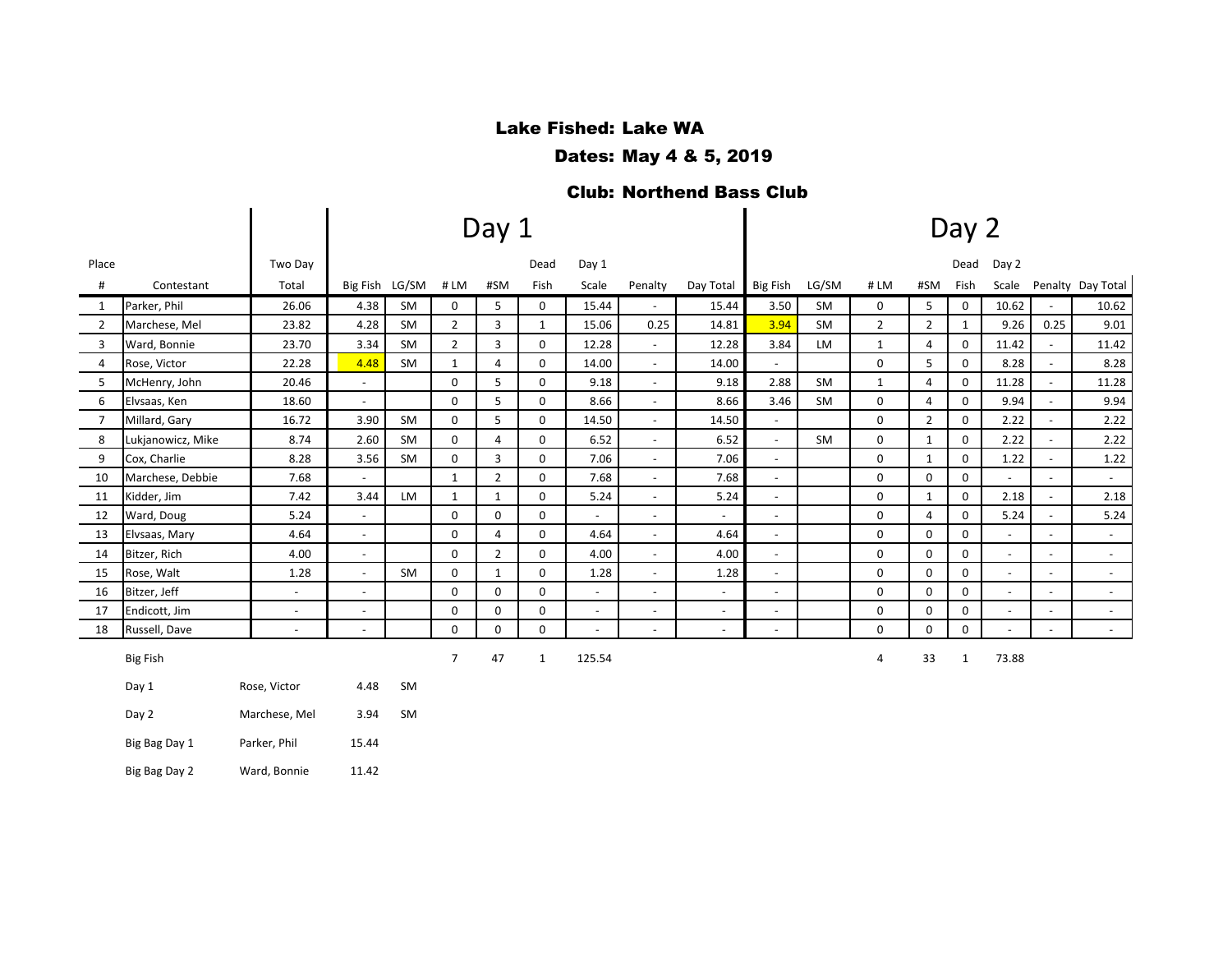# Lake Fished: Lake Roosevelt

Dates: June 22 & 23, 2019

#### Club: Northend Bass Club

|                |                   |         |                          |           |          | Day 1 |                |        |                          | Day 2     |                          |           |             |                |              |                          |                          |           |  |
|----------------|-------------------|---------|--------------------------|-----------|----------|-------|----------------|--------|--------------------------|-----------|--------------------------|-----------|-------------|----------------|--------------|--------------------------|--------------------------|-----------|--|
| Place          |                   | Two Dav |                          |           |          |       | Dead           | Day 1  |                          |           |                          |           |             |                | Dead         | Day 2                    |                          |           |  |
| #              | Contestant        | Total   | Big Fish LG/SM           |           | #LM      | #SM   | Fish           | Scale  | Penalty                  | Day Total | Big Fish                 | LG/SM     | #LM         | #SM            | Fish         | Scale                    | Penalty                  | Day Total |  |
|                | Gutsalo, Eugene   | 25.16   | 2.70                     | <b>SM</b> | 0        | 5     | $\mathbf{0}$   | 10.50  | $\overline{\phantom{a}}$ | 10.50     | 3.82                     | <b>SM</b> | 0           | 5              | $\mathbf{0}$ | 14.66                    | $\sim$                   | 14.66     |  |
| $\overline{2}$ | Gorbunov, Dimitry | 21.06   | 3.64                     | <b>SM</b> | $\Omega$ | 5     | $\Omega$       | 11.90  | $\overline{\phantom{a}}$ | 11.90     |                          |           | $\Omega$    | 5              | $\Omega$     | 9.16                     | $\sim$                   | 9.16      |  |
| 3              | McHenry, John     | 20.48   | 3.02                     | <b>SM</b> | 0        | 5     | 0              | 11.62  | $\blacksquare$           | 11.62     | 2.76                     | <b>SM</b> | 0           | 5              | 0            | 8.86                     | $\sim$                   | 8.86      |  |
| 4              | Rose, Victor      | 18.38   | 2.30                     | <b>SM</b> | 0        | 5     | 0              | 9.88   | $\overline{\phantom{0}}$ | 9.88      | 2.94                     | <b>SM</b> | 0           | 5              | 0            | 8.50                     | $\overline{\phantom{a}}$ | 8.50      |  |
| 5              | Marchese, Mel     | 17.89   | 3.04                     | <b>SM</b> | 0        | 5     | $\overline{2}$ | 8.58   | 0.50                     | 8.08      | 2.68                     | <b>SM</b> | 0           | 5              |              | 10.06                    | 0.25                     | 9.81      |  |
| 6              | Bitzer, Rich      | 17.72   | 3.06                     | <b>SM</b> | $\Omega$ | 5     | 0              | 12.26  | $\overline{\phantom{0}}$ | 12.26     | $\sim$                   |           | $\Omega$    | 5              | 0            | 5.46                     | $\sim$                   | 5.46      |  |
| $\overline{7}$ | Kidder, Jim       | 17.01   | 2.62                     | <b>SM</b> | $\Omega$ | 5     | $\mathbf{1}$   | 8.26   | 0.25                     | 8.01      | 2.14                     | <b>SM</b> | 0           | 5              | $\Omega$     | 9.00                     | $\sim$                   | 9.00      |  |
| 8              | Bedwell, Chris    | 16.94   | 2.98                     | <b>SM</b> | $\Omega$ | 5.    | $\Omega$       | 9.66   | $\overline{\phantom{0}}$ | 9.66      | $\overline{\phantom{0}}$ |           | $\Omega$    | 5              | $\Omega$     | 7.28                     | $\sim$                   | 7.28      |  |
| 9              | Endicott, Jim     | 15.46   | $\sim$                   |           | $\Omega$ | 5     | $\overline{2}$ | 9.88   | 0.50                     | 9.38      | $\sim$                   |           | $\mathbf 0$ | 5              | 0            | 6.08                     | $\sim$                   | 6.08      |  |
| 10             | Russell, Dave     | 14.18   | 2.20                     | <b>SM</b> | 0        | 5     | $\Omega$       | 8.50   | $\overline{\phantom{0}}$ | 8.50      | 2.62                     | <b>SM</b> | 0           | 4              | 0            | 5.68                     | $\sim$                   | 5.68      |  |
| 11             | Bitzer, Jeff      | 14.16   | $\sim$                   |           | 0        | 5     | $\Omega$       | 6.68   | $\overline{\phantom{a}}$ | 6.68      | $\sim$                   |           | 0           | 5              | 0            | 7.48                     | $\sim$                   | 7.48      |  |
| 12             | Ward, Bonnie      | 11.42   | $\sim$                   |           | $\Omega$ | 5     | $\Omega$       | 7.96   | $\overline{\phantom{a}}$ | 7.96      | $\overline{\phantom{0}}$ |           | 0           | 3              | $\Omega$     | 3.46                     | $\sim$                   | 3.46      |  |
| 13             | Leary, Bob        | 10.28   |                          |           | $\Omega$ | 5     | 0              | 7.44   | $\overline{\phantom{0}}$ | 7.44      | $\overline{\phantom{a}}$ |           | 0           | $\overline{2}$ | 0            | 2.84                     | $\sim$                   | 2.84      |  |
| 14             | Parker, Phil      | 8.82    | 2.08                     | SM        | 0        | 5     | 0              | 8.82   | $\overline{\phantom{a}}$ | 8.82      | $\sim$                   | <b>DQ</b> | 0           | 0              | 0            | $\overline{\phantom{a}}$ | $\sim$                   | $\sim$    |  |
| 15             | Ward, Doug        | 3.72    | $\overline{\phantom{a}}$ |           | $\Omega$ |       | $\Omega$       | 1.18   | $\overline{\phantom{a}}$ | 1.18      | ٠                        |           | 0           | $\overline{2}$ | $\Omega$     | 2.54                     | $\sim$                   | 2.54      |  |
|                | <b>Big Fish</b>   |         |                          |           | 0        | 71    | 5              | 133.12 |                          |           |                          |           | 0           | 61             |              | 101.06                   |                          |           |  |

Day 1 Gorbunov, Dimitry 3.64 SM

Day 2 Gutsalo, Eugene 3.82 SM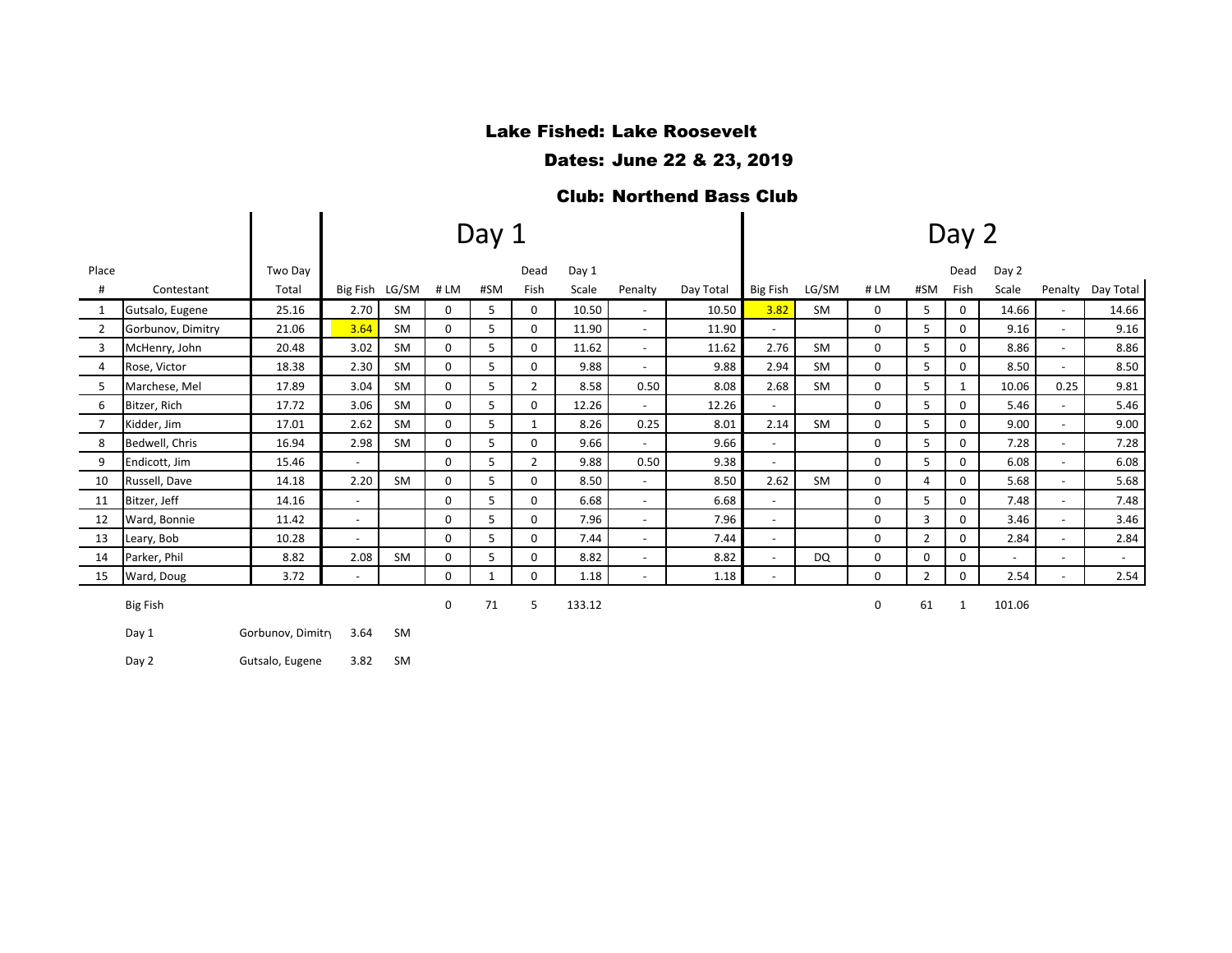# Lake Fished: Potholes Resvior

Dates: July 13 & 14, 2019

#### Club: Northend Bass Club

|                |                   |                   |                          |                |                | Day 1          |                | Day 2          |                          |                |                          |           |                |                |      |                |                          |           |
|----------------|-------------------|-------------------|--------------------------|----------------|----------------|----------------|----------------|----------------|--------------------------|----------------|--------------------------|-----------|----------------|----------------|------|----------------|--------------------------|-----------|
| Place          |                   | Two Day           |                          |                |                |                | Dead           | Day 1          |                          |                |                          |           |                |                | Dead | Day 2          |                          |           |
| #              | Contestant        | Total             |                          | Big Fish LG/SM | #LM            | #SM            | Fish           | Scale          | Penalty                  | Day Total      | Big Fish                 | LG/SM     | #LM            | #SM            | Fish | Scale          | Penalty                  | Day Total |
| 1              | Millard, Gary     | 28.88             | 3.02                     | <b>LM</b>      | 5              | 0              | 0              | 13.80          | $\overline{\phantom{a}}$ | 13.80          | 3.66                     | LM        | 5              | 0              | 0    | 15.08          |                          | 15.08     |
| 2              | Marchese, Mel     | 26.11             | 3.86                     | <b>LM</b>      | 5              | 0              | 5              | 14.50          | 1.25                     | 13.25          | 4.12                     | <b>LM</b> | 5              | 0              | 0    | 12.86          |                          | 12.86     |
| 3              | Gutsalo, Eugene   | 21.96             | $\blacksquare$           |                | $\overline{4}$ | $\mathbf 0$    | 0              | 8.94           | $\blacksquare$           | 8.94           | 3.02                     |           | 5              | $\mathbf 0$    | 0    | 13.02          | $\sim$                   | 13.02     |
| 4              | Gorbunov, Dimitry | 18.18             | 4.18                     |                | 3              | $\mathbf 0$    | 0              | 7.98           | $\overline{\phantom{a}}$ | 7.98           | $\blacksquare$           |           | 5              | 0              | 0    | 10.20          | $\sim$                   | 10.20     |
| 5              | Kidder, Jim       | 16.44             | 4.10                     | <b>LM</b>      | $\overline{2}$ | 0              | 0              | 5.62           | $\overline{\phantom{a}}$ | 5.62           | 2.92                     | LM        | 4              | $\mathbf{1}$   | 0    | 10.82          | $\sim$                   | 10.82     |
| 6              | Bitzer, Jeff      | 16.37             | $\overline{\phantom{a}}$ |                | 0              | 5              | $\mathbf{1}$   | 9.54           | 0.25                     | 9.29           | $\blacksquare$           |           | 1              | 3              | 0    | 7.08           |                          | 7.08      |
| $\overline{7}$ | Delgado, Dave     | 14.98             | 2.54                     | <b>LM</b>      | 3              | $\mathbf{1}$   | 0              | 6.32           | $\sim$                   | 6.32           | 2.28                     | <b>LM</b> | 3              | $\overline{2}$ | 0    | 8.66           |                          | 8.66      |
| 8              | Cox, Steve        | 14.10             | 2.62                     | <b>LM</b>      | $\mathbf{1}$   | 4              | 0              | 6.70           | $\blacksquare$           | 6.70           | 2.10                     | <b>LM</b> | 4              | $\mathbf{1}$   | 0    | 7.40           | $\sim$                   | 7.40      |
| 9              | Lukjanowicz, Mike | 13.50             | 3.80                     | <b>LM</b>      | 3              | $\overline{2}$ | 0              | 10.58          | $\overline{\phantom{a}}$ | 10.58          | $\sim$                   |           | 0              | $\overline{2}$ | 0    | 2.92           | $\sim$                   | 2.92      |
| 10             | Parker, Phil      | 13.26             | $\overline{\phantom{a}}$ |                | $\mathbf 0$    | 3              | 0              | 5.02           | $\overline{\phantom{a}}$ | 5.02           | $\sim$                   |           | 0              | 5              | 0    | 8.24           | $\overline{\phantom{a}}$ | 8.24      |
| 11             | Cox, Charlie      | 8.67              | 1.58                     | <b>SM</b>      | $\mathbf 0$    | 5              | $\mathbf{1}$   | 6.36           | 0.25                     | 6.11           | $\overline{\phantom{a}}$ |           | 0              | 3              | 0    | 2.56           |                          | 2.56      |
| 12             | McHenry, John     | 8.48              | 2.14                     | <b>LM</b>      | $\mathbf{1}$   | 3              | 0              | 5.96           | $\sim$                   | 5.96           |                          |           | $\overline{2}$ | $\Omega$       | 0    | 2.52           |                          | 2.52      |
| 13             | Rose, Walt        | 4.02              | 2.56                     | LM             | $\overline{2}$ | 0              | 0              | 4.02           | $\overline{\phantom{a}}$ | 4.02           | $\blacksquare$           |           | 0              | 0              | 0    | $\sim$         |                          | $\sim$    |
| 14             | Leary, Bob        | 3.94              | $\blacksquare$           |                | $\mathbf{1}$   | 1              | 0              | 3.94           | $\sim$                   | 3.94           | $\omega$                 |           | 0              | 0              | 0    | $\sim$         | $\overline{a}$           | $\sim$    |
| 15             | Russell, Dave     | 1.66              | 1.66                     | SM             | 0              | $\mathbf{1}$   | 0              | 1.66           | $\overline{\phantom{a}}$ | 1.66           | $\overline{\phantom{a}}$ |           | 0              | 0              | 0    | $\blacksquare$ | $\blacksquare$           | $\sim$    |
| 16             | Rose, Victor      |                   | $\overline{\phantom{a}}$ |                | $\mathbf 0$    | $\mathbf 0$    | 0              | $\overline{a}$ |                          | $\blacksquare$ | $\blacksquare$           |           | 0              | 0              | 0    |                |                          | $\sim$    |
|                | <b>Big Fish</b>   |                   |                          |                | 30             | 25             | $\overline{7}$ | 110.94         |                          |                |                          |           | 34             | 17             | 0    | #####          |                          |           |
|                | Day 1             | Gorbunov, Dimitry | 4.18                     | LM             |                |                |                |                |                          |                |                          |           |                |                |      |                |                          |           |
|                | Day 2             | Marchese, Mel     | 4.12                     | <b>LM</b>      |                |                |                |                |                          |                |                          |           |                |                |      |                |                          |           |
|                | Big Bag Day 1     | Marchese, Mel     | 14.50                    |                |                |                |                |                |                          |                |                          |           |                |                |      |                |                          |           |

Big Bag Day 2 Millard, Gary 15.08